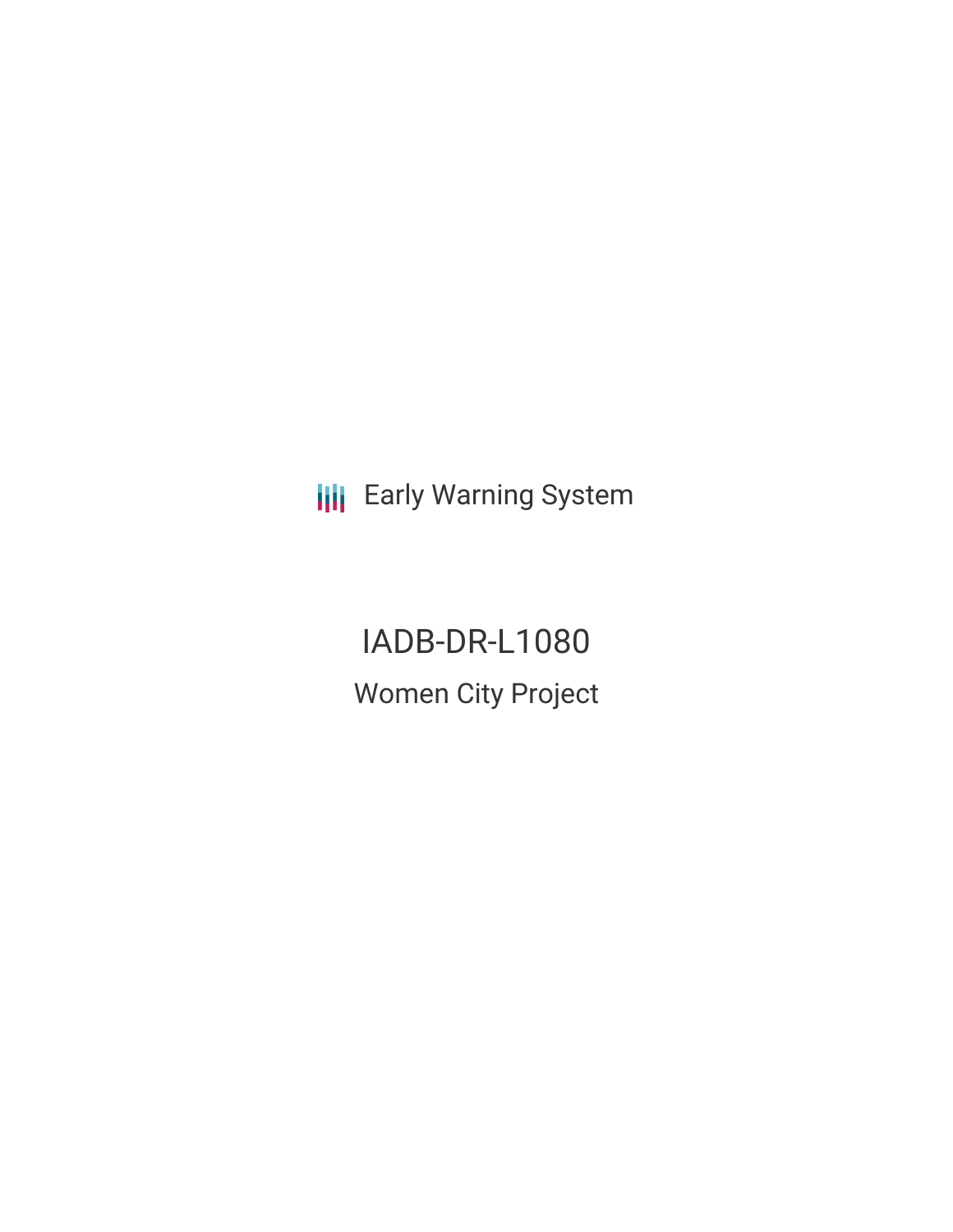# IADB-DR-L1080

# **Quick Facts**

| <b>Countries</b>               | Dominican Republic                                    |
|--------------------------------|-------------------------------------------------------|
| <b>Specific Location</b>       | Santo Domingo and Santiago                            |
| <b>Financial Institutions</b>  | Inter-American Development Bank (IADB)                |
| <b>Status</b>                  | Proposed                                              |
| <b>Bank Risk Rating</b>        | B                                                     |
| <b>Borrower</b>                | Gabinete de Coordinación de Políticas Sociales (GCPS) |
| <b>Sectors</b>                 | <b>Education and Health</b>                           |
| <b>Investment Type(s)</b>      | Loan                                                  |
| <b>Investment Amount (USD)</b> | \$20.00 million                                       |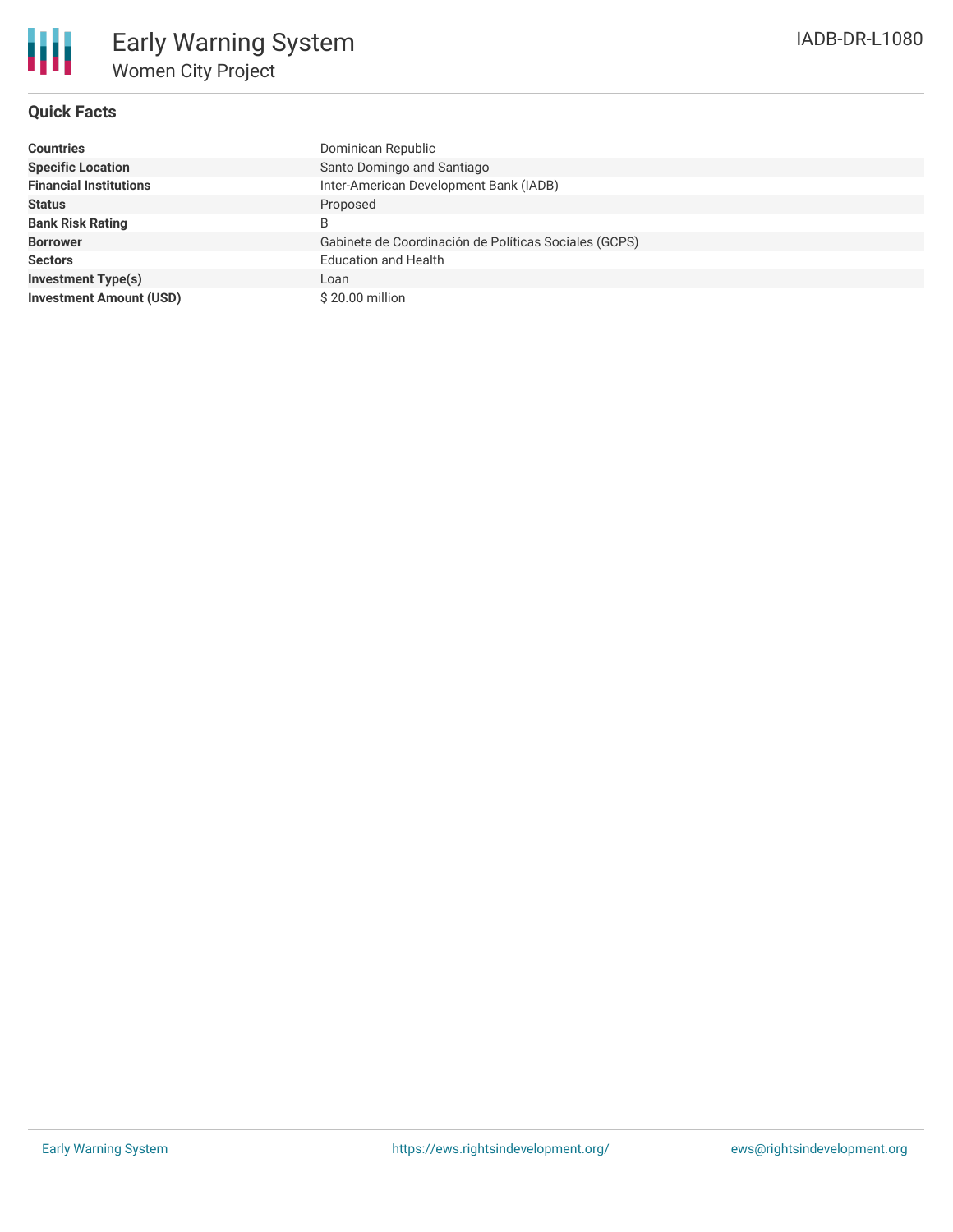

## **Project Description**

The overall objective of the project is to improve the living conditions of women aged 15 years or more in Santo Domingo and Santiago in terms of labor force participation, and sexual and reproductive health, especially for adolescents; and reduce rates of Violence Against Women (VAW). The specific objectives are: (I) increase Female Labor Participation; (Ii) reduce the rate of Maternal Mortality and cervical and breast cancer; (Iii) reduce the rate of physical and sexual Violence Against Women; (Iv) reduce the rate of Teenage Pregnancy in women aged between 15 and 19 years; and (v) expand coverage of integrated services for women and girls.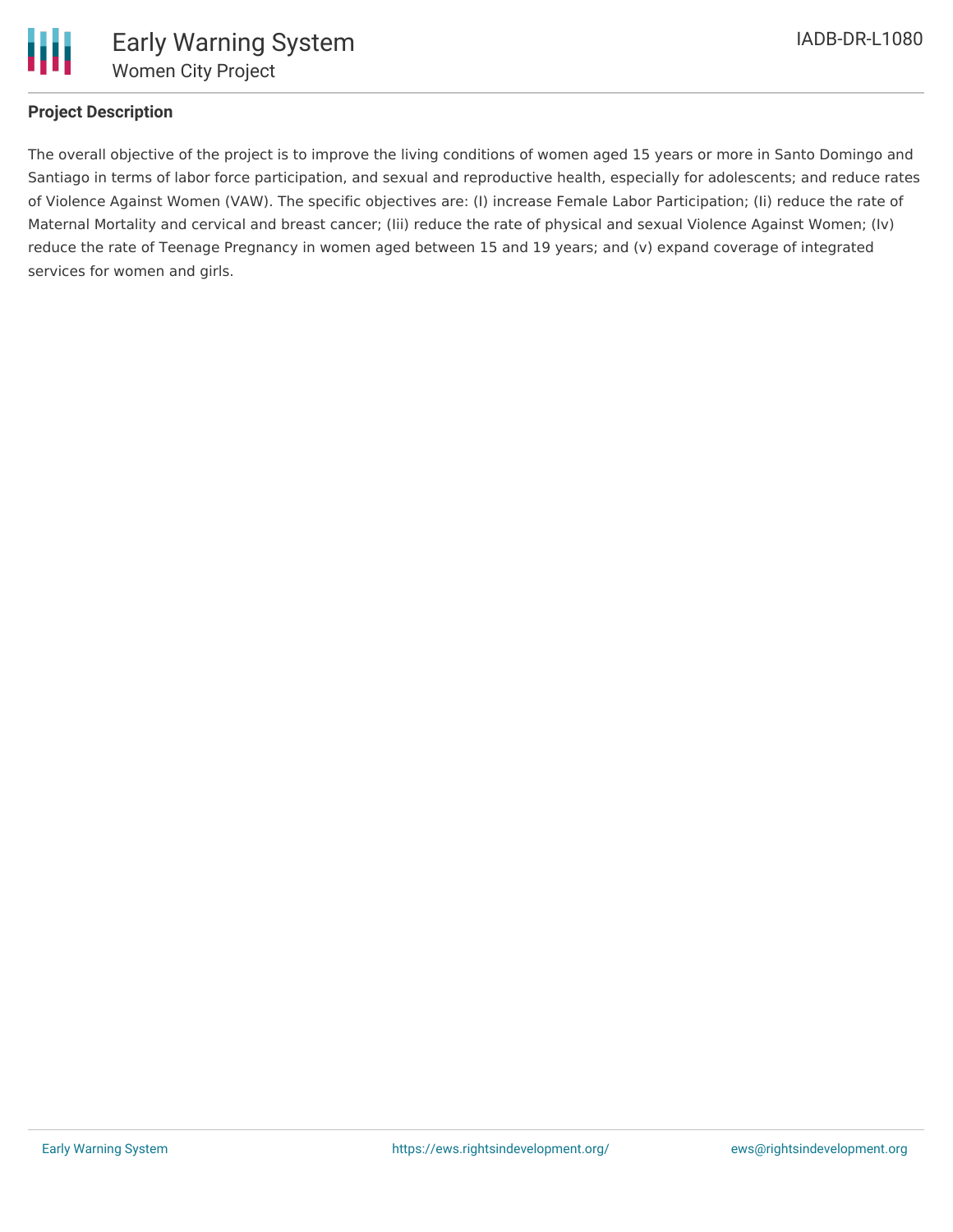

#### **Investment Description**

• Inter-American Development Bank (IADB)

Funding Components:

- 1. Wholistic approach to employment and income generation for women (US\$565.000).
- 2. Wholistic reproductive women's health services (US\$738.500).
- 3. Wholistic support for prevention and response to violence against women (US\$544.000).
- 4. Wholistic services for adolescent women (US\$786.540)
- 5. Construction and equipping of Ciudad Mujer program (US\$15.379.607)
- 6. Project management and other (US\$1.986.353).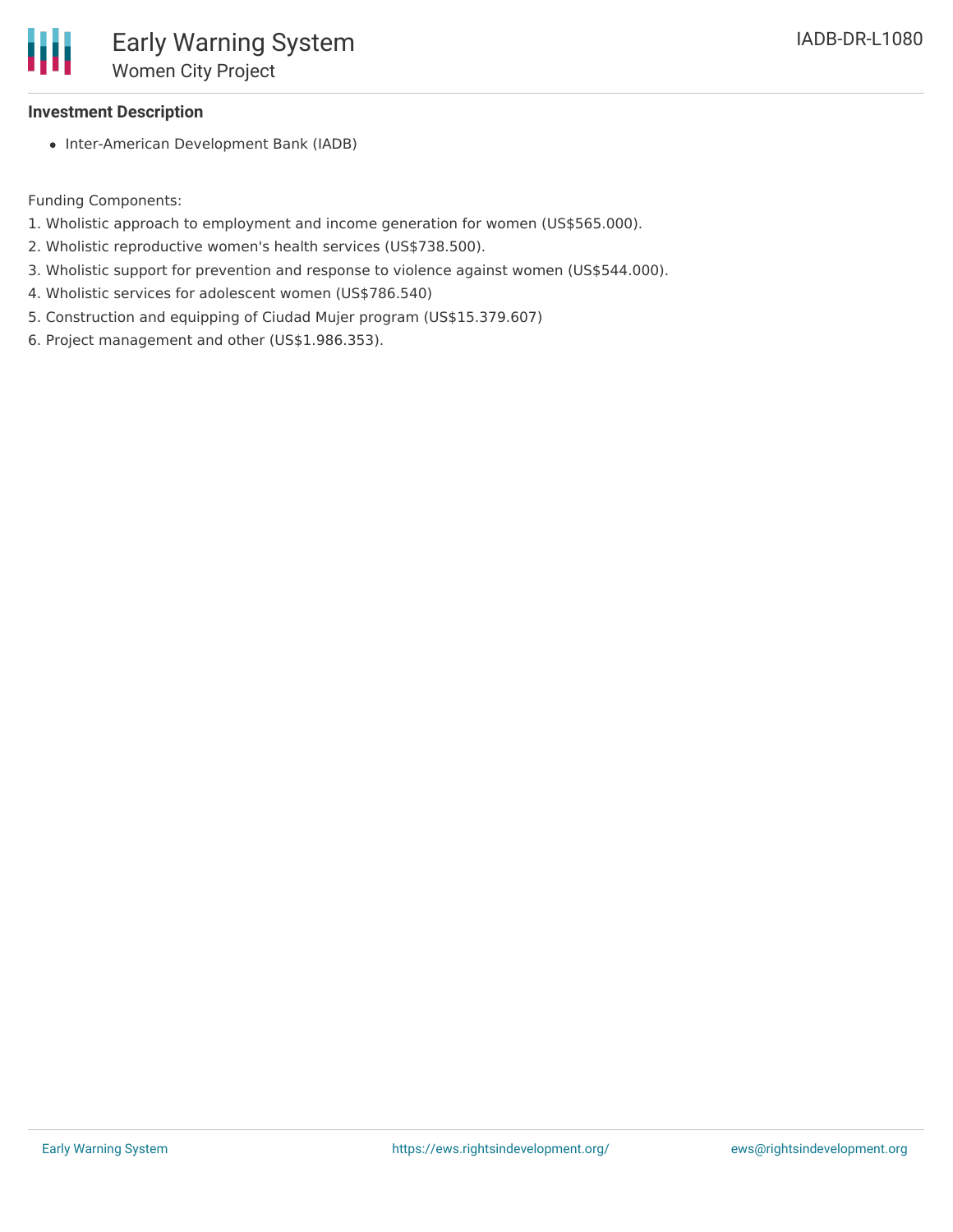## **Contact Information**

ACCOUNTABILITY MECHANISM OF IADB

The Independent Consultation and Investigation Mechanism (MICI) is the independent complaint mechanism and fact-finding body for people who have been or are likely to be adversely affected by an Inter-American Development Bank (IDB) or Inter-American Investment Corporation (IIC)-funded project. If you submit a complaint to MICI, they may assist you in addressing the problems you raised through a dispute-resolution process with those implementing the project and/or through an investigation to assess whether the IDB or IIC is following its own policies for preventing or mitigating harm to people or the environment. You can submit a complaint by sending an email to MICI@iadb.org. You can learn more about the MICI and how to file a complaint at http://www.iadb.org/en/mici/mici,1752.html (in English) or http://www.iadb.org/es/mici/mici,1752.html (Spanish).